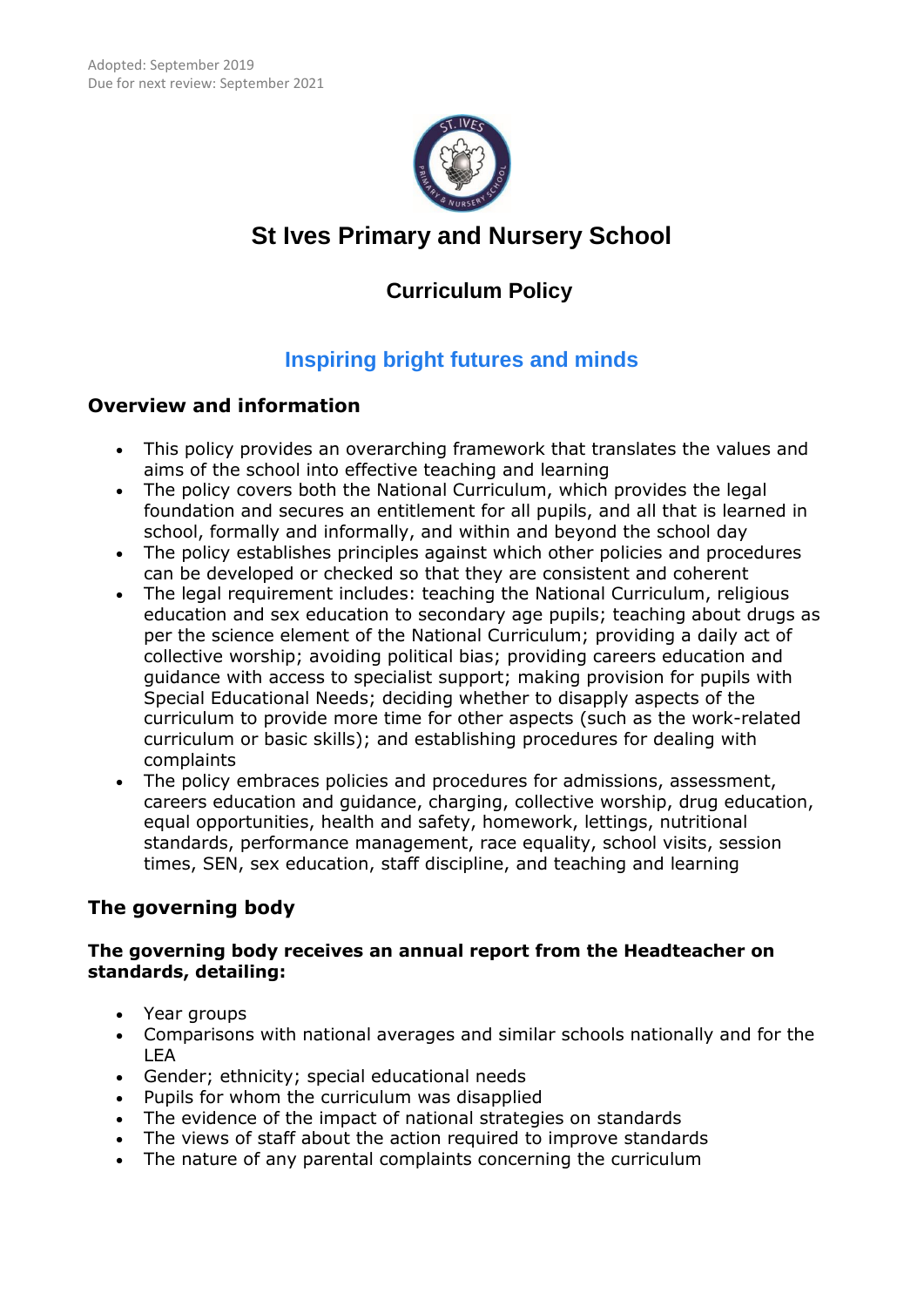## **Curriculum policy**

All children have a right to a broad, balanced and relevant education which provides continuity and progression and takes individual differences into account. Work in school should be planned to meet the requirements of the National Curriculum

#### **The school aims to:**

- Cater for the needs of individual children of both sexes from all ethnic and social groups, including the most able and those who are experiencing learning difficulties
- Facilitate children's acquisition of knowledge, skills and qualities which will help them to develop intellectually, emotionally, socially, physically, morally and aesthetically, so that they may become independent, responsible, useful, thinking, confident and considerate members of the community
- Create and maintain an exciting and stimulating learning environment
- Ensure that each child's education has continuity and progression
- Ensure that there is a match between the child and the tasks s/he is asked to perform
- Provide a broad and balanced curriculum
- Recognise the crucial role which parents play in their children's education and make every effort to encourage parental involvement in the educational process
- Treat children in a dignified way

#### **We aim that all children should**

- Learn: to be adaptable; how to solve problems in a variety of situations; how to work independently and as members of a team
- Develop the ability to make reasoned judgements and choices, based on interpretation and evaluation of relevant information from a variety of sources
- Be happy, cheerful and well balanced
- Be enthusiastic and eager to put their best into all activities
- Begin acquiring a set of moral values, such as honesty, sincerity, personal responsibility, on which to base their own behaviour
- Be expected to behave in a dignified and acceptable way and learn to become responsible for their actions
- Care for and take pride in their school
- Develop tolerance, respect and appreciation of the feelings and capabilities of others in an unbiased way
- Develop non-sexist and non-racist attitudes
- Know how to think and solve problems mathematically in a variety of situations using concepts of number, algebra, measurement, shape and space, and handling data
- Be able to listen and read for a variety of purposes and be able to convey their meaning accurately and appropriately through speech and writing for a variety of purposes
- Develop an enquiring mind and scientific approach to problems
- Have an opportunity to solve problems using technological skills